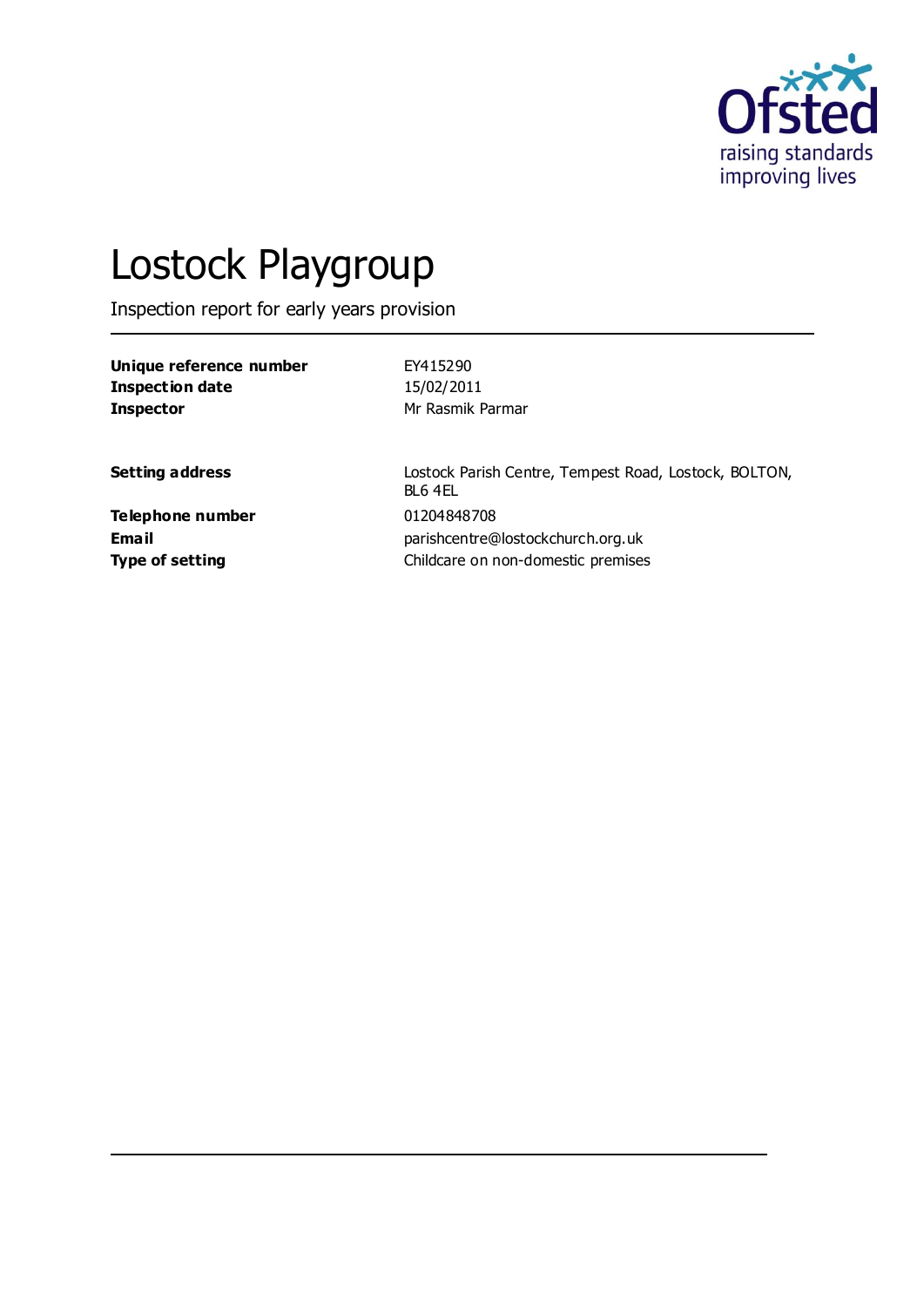The Office for Standards in Education, Children's Services and Skills (Ofsted) regulates and inspects to achieve excellence in the care of children and young people, and in education and skills for learners of all ages. It regulates and inspects childcare and children's social care, and inspects the Children and Family Court Advisory Support Service (Cafcass), schools, colleges, initial teacher training, work-based learning and skills training, adult and community learning, and education and training in prisons and other secure establishments. It assesses council children's services, and inspects services for looked after children, safeguarding and child protection.

If you would like a copy of this document in a different format, such as large print or Braille, please telephone 0300 123 1231, or email enquiries@ofsted.gov.uk.

You may copy all or parts of this document for non-commercial educational purposes, as long as you give details of the source and date of publication and do not alter the information in any way.

T: 0300 123 1231 Textphone: 0161 618 8524 E: enquiries@ofsted.gov.uk W: [www.ofsted.gov.uk](http://www.ofsted.gov.uk/)

© Crown copyright 2011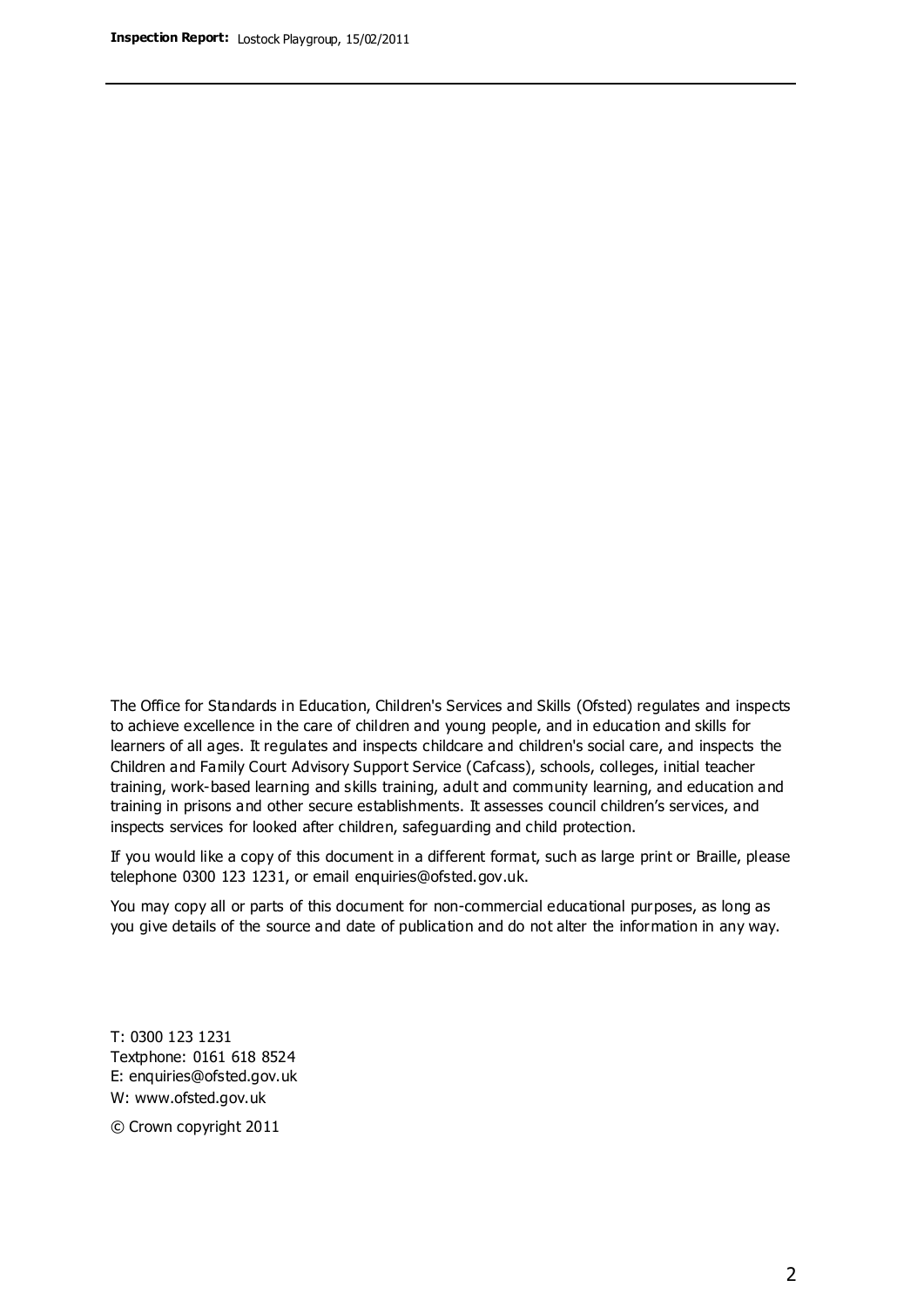# **Introduction**

This inspection was carried out by Ofsted under Sections 49 and 50 of the Childcare Act 2006 on the quality and standards of the registered early years provision. 'Early years provision' refers to provision regulated by Ofsted for children from birth to 31 August following their fifth birthday (the early years age group). The registered person must ensure that this provision complies with the statutory framework for children's learning, development and welfare, known as the *Early* Years Foundation Stage.

The provider must provide a copy of this report to all parents with children at the setting where reasonably practicable. The provider must provide a copy of the report to any other person who asks for one, but may charge a fee for this service (The Childcare (Inspection) Regulations 2008 regulations 9 and 10).

Please see our website for more information about each childcare provider. We publish inspection reports, conditions of registration and details of complaints we receive where we or the provider take action to meet the requirements of registration.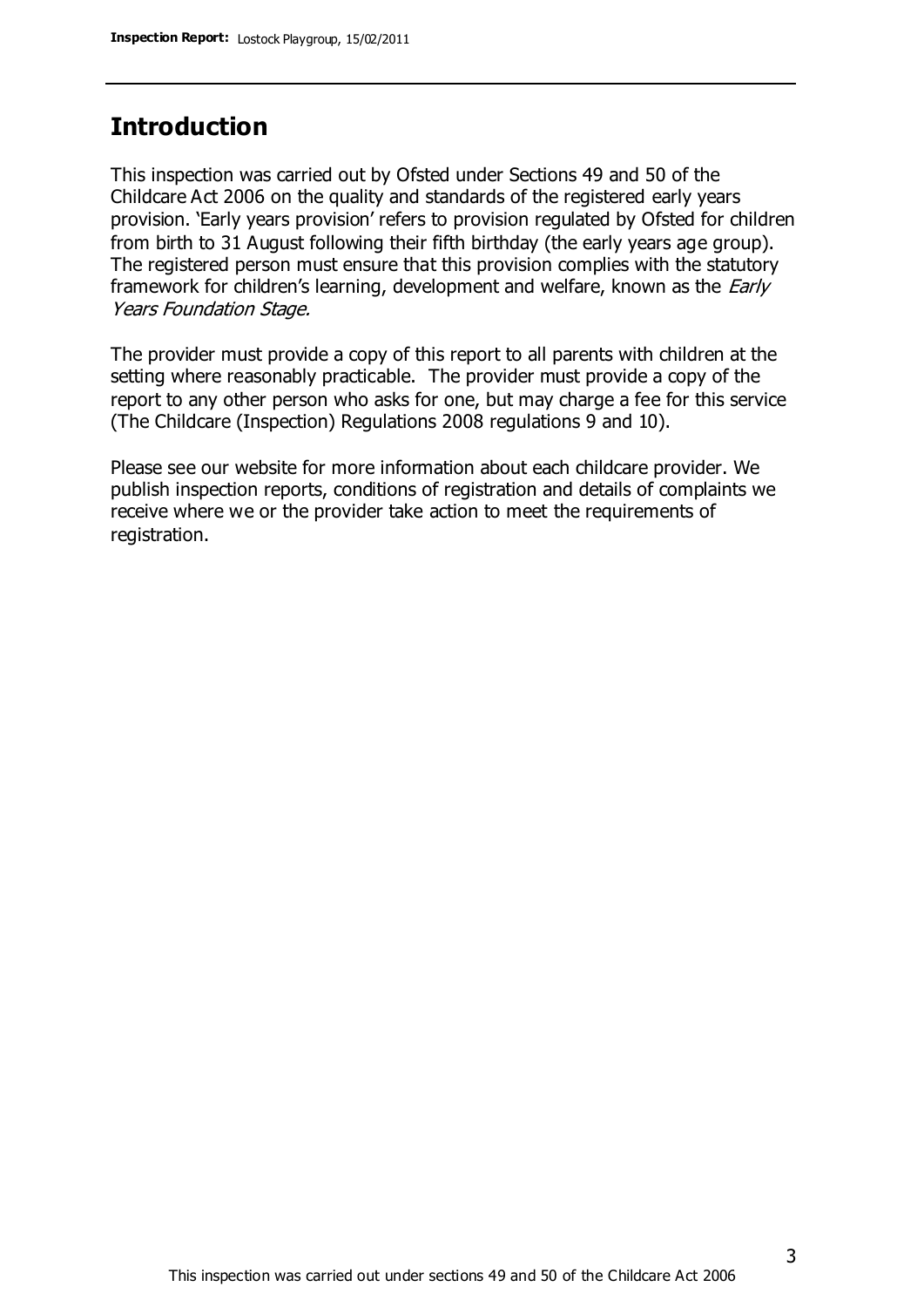# **Description of the setting**

Lostock Playschool is privately owned and registered in October 2010 from an existing provision. It operates from a first floor hall within a parish centre in Lostock, Bolton. It is open Monday to Friday from 8.45am to 12.15pm, term time only. Children have access to enclosed outdoor play area.

The setting is registered on the Early Years Register for a maximum of 28 children, of whom none may be under two years. There are currently 15 children on roll. The setting currently supports children who speak English as an additional language.

A new manager has recently been appointed; there are five members of staff, three of whom have Level 3 in early years (one of which is studying towards Early Years Professional status) and two have the level 2 in early years.

## **The overall effectiveness of the early years provision**

Overall the quality of the provision is inadequate.

Children are happy and settled and enjoy a range of fun play activities that meet their individual interests and capabilities. Children are making satisfactory progress in their learning and development towards the early learning goals. Ineffective risk assessments carried out are not dated and there is no system for reviewing them. The premises is not secure and there is no suitably approve manager to run the setting. All this is a breach of requirements. There are inadequate systems in place to monitor and evaluate the provision to support continuous improvement.

Overall, the early years provision requires significant improvement. The registered person is given a Notice to Improve that sets out actions to be carried out.

# **What steps need to be taken to improve provision further?**

To comply with the requirements of the EYFS the registered person must take the following action by the specified date:

- conduct a risk assessment identifying aspects of the environment that need to be checked on a regular basis showing when and by whom they have been checked and review it at least once a year or more frequently where the need arises (Suitable premises, environment and equipment) 15/02/2011 provide premises, both indoors and outdoors, that are 15/02/2011
- safe and secure, and take steps to prevent intruders entering the premises. (Safeguarding and promoting children's welfare)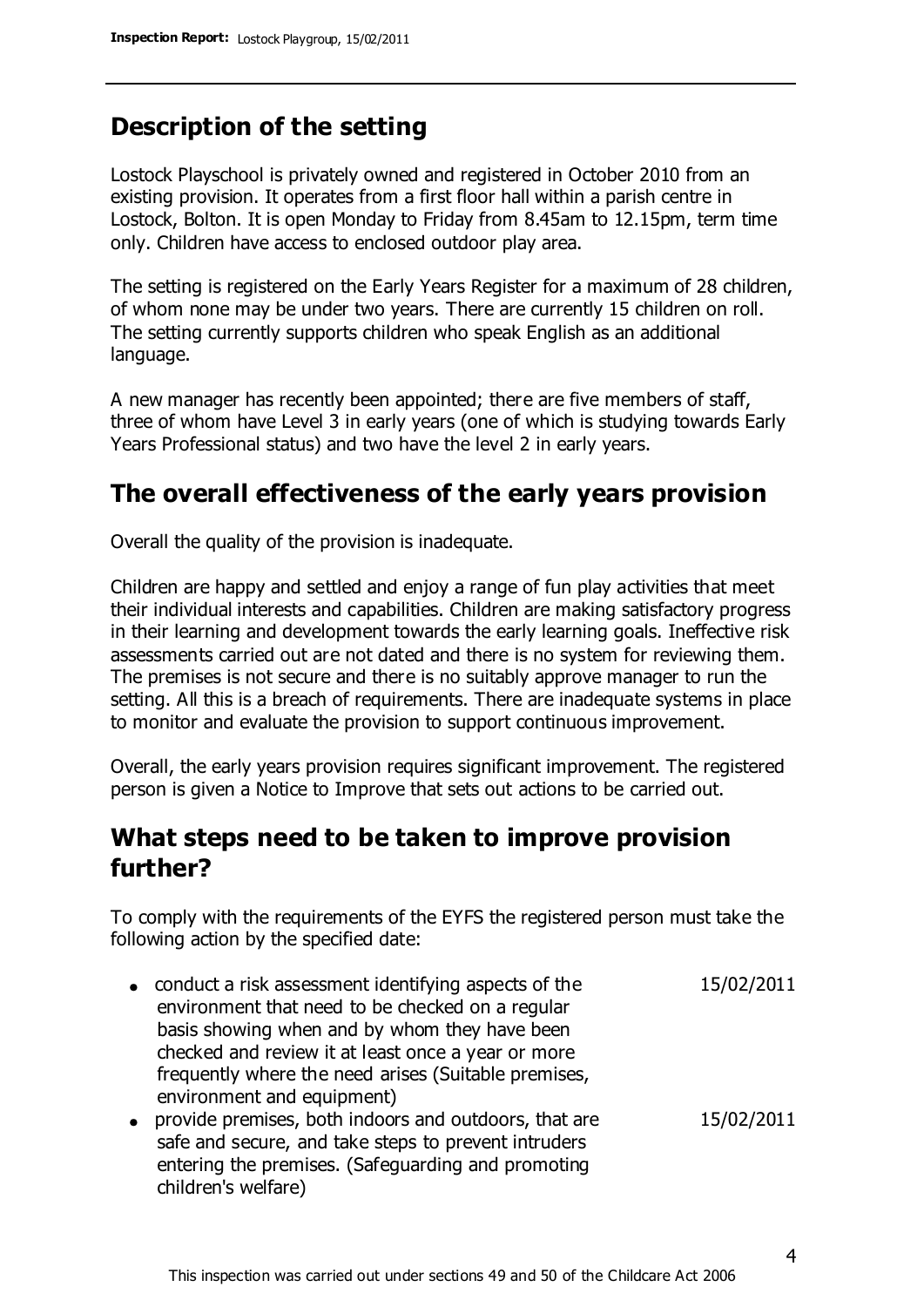To improve the early years provision the registered person should:

- develop further self-evaluation to identify the settings strengths and priorities for development that will improve the quality of provision for all children
- develop further the resources to more fully promote all aspects of diversity with emphasis on disabilities.

# **The effectiveness of leadership and management of the early years provision**

Staff have a secure knowledge of how to safeguard children and the procedures to follow if they have a concern about a child's welfare. Appropriate policies and procedures support the setting. The setting has safety checklists for indoors and outdoors but these have not been implemented. Also, further risk assessments, which do not show who carried it out or the date, have led to identified security issues within the premises and an action plan was produced. However, no action has taken place and the premises remains in-secure and poses a potential risk to children as intruders may enter. This is a breach of requirements. Also, there is no suitably approved manager to take responsibility for the early years provision. This is a breach of requirements as the provider has failed to inform Ofsted of a change to the person who is managing the early years provision. This is an offence but Ofsted does not intend to take any further enforcement action at this stage.

The setting is child orientated and has a satisfactory variety of resources to meet the needs of all children. Suitable systems are in place to support all children, including those who speak English as an additional language. Books and resources positively portray most aspects of diversity so that children learn about each other's similarities and differences. However, there are no resources to promote positive images of people with disabilities. Activities are linked to cultural and traditional events throughout the year, such as, the Chinese New Year, Diwali, Eid and Christmas.

There are friendly working relationships with parents who receive relevant information about how the setting operates. Parents are provided with information about their child's progress in the Early Years Foundation Stage on a regular basis by key persons.

Children solely attend this setting for their care and learning. However, staff are aware that they should share information about the child's learning and development with other carers who may be involved if there was shared care.

Although staff meetings help to improve the setting, systems for self-evaluation are in-effective as the setting has failed to address identified risks in the security of the premises and appoint a suitable approved manager, leaving children potentially at risk.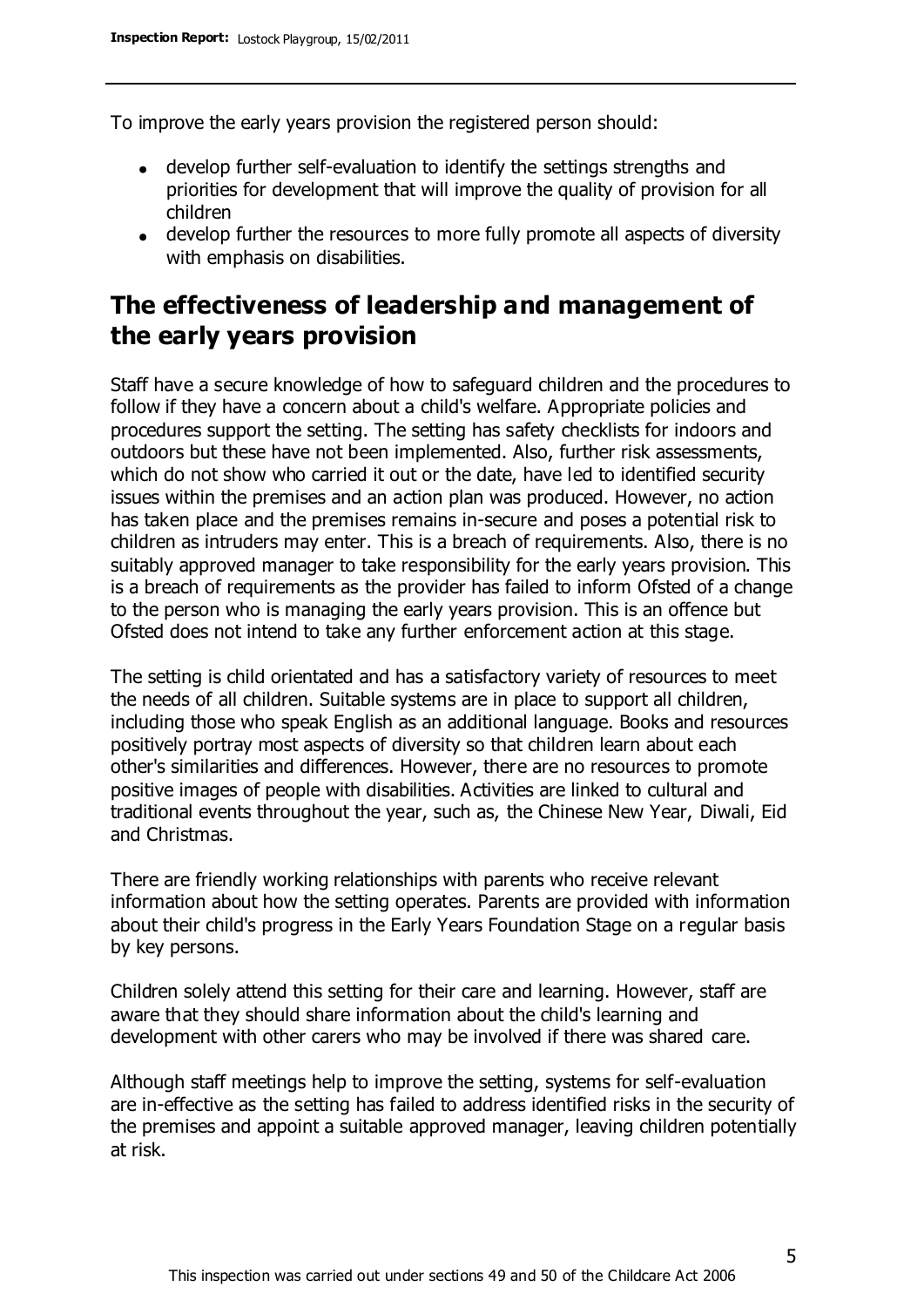# **The quality and standards of the early years provision and outcomes for children**

Staff have a suitable understanding of the learning and development and welfare requirements. Children make satisfactory progress in their learning in relation to their capabilities and starting points. Key persons obtain information from parents at the start of the child's time at the setting and observe them to find out what they know, can do and enjoy when they start. This forms the basis for an ongoing assessment. Observations are matched to the areas of learning, and the next step of learning for individual children is identified within the assessment to inform plans. The assessment profiles for all children are used by staff to provide parents with an informative record of their child's progress.

All children enjoy a range of craft activities using a variety of materials, such as, paints and play dough. Children's writing skills are satisfactorily developed and they are encouraged to mark make. A fair range of books are available to children, which are rotated from the main collection and children enjoy small group story times, joining in with the story and anticipating the next step.

Children play various games with staff and each other, which encourages them to share and take turns. Children are happy and confident and engage with adults readily. They talk willingly with adults and each other and show they are confident communicators. This coupled with their developing skills in technology and problem solving contributes to their future economic well-being. Children access the outdoor areas for short periods of time during their stay at the setting to promote their physical well-being. They also have access to a large apparatus within the playroom.

There is suitable planning for play with a balance of adult and child-led activities. Spontaneous events result in children being creative and active learners. Children are happy and they independently follow their own interests by accessing activities and experiences that cover all areas of learning. This results in children enjoying their time at the setting. Children feel safe and are confident and know the daily routines well. They learn about safety during 'circle time'. Also, the local policeman has visited the setting and talked to children about road safety.

Children's health and growing independence are suitably supported as they learn about the benefits of healthy eating. Parents provide packed snack boxes and children eat together at the tables, learning to socialise with one another.